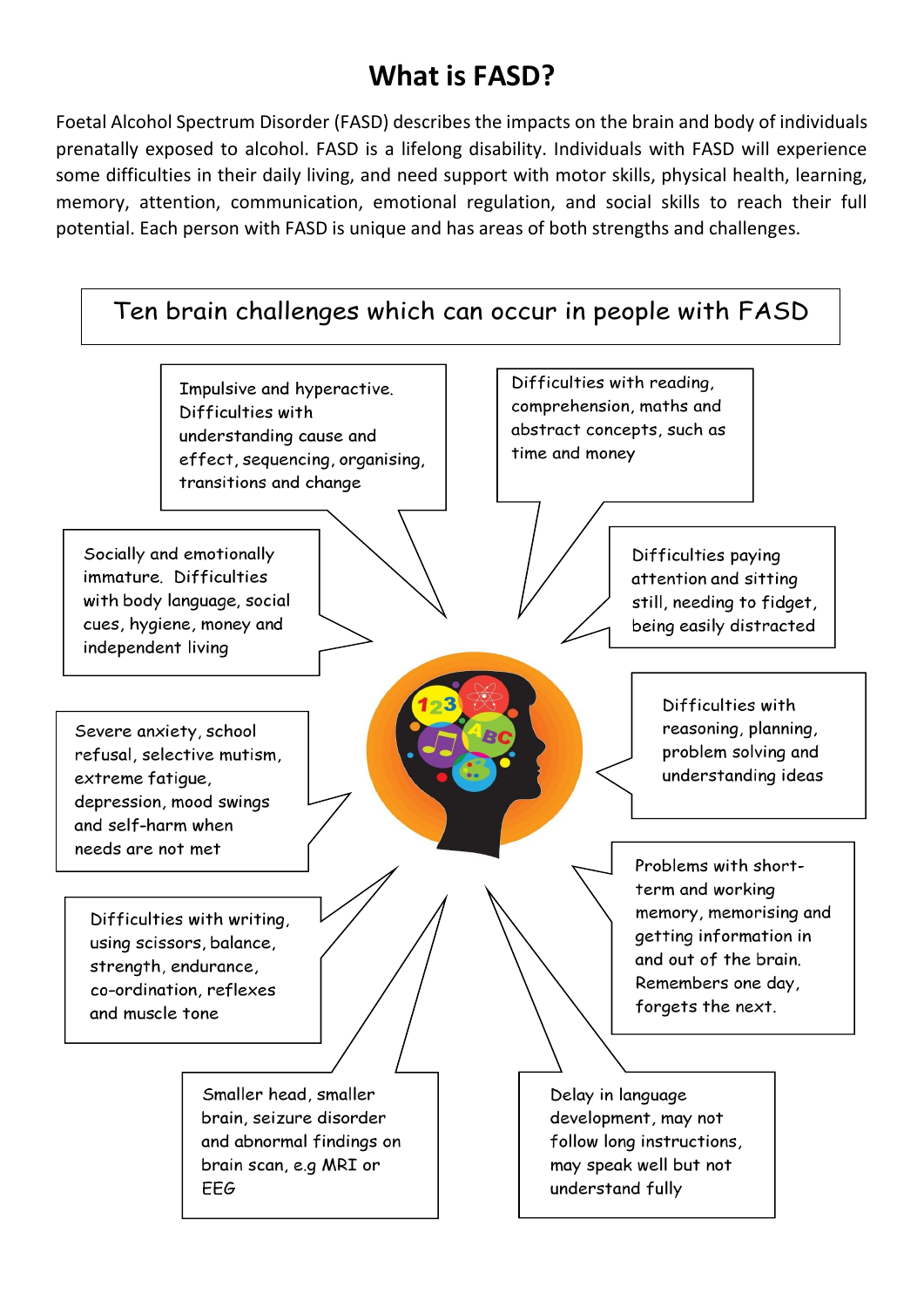#### **What helps with FASD at home?**

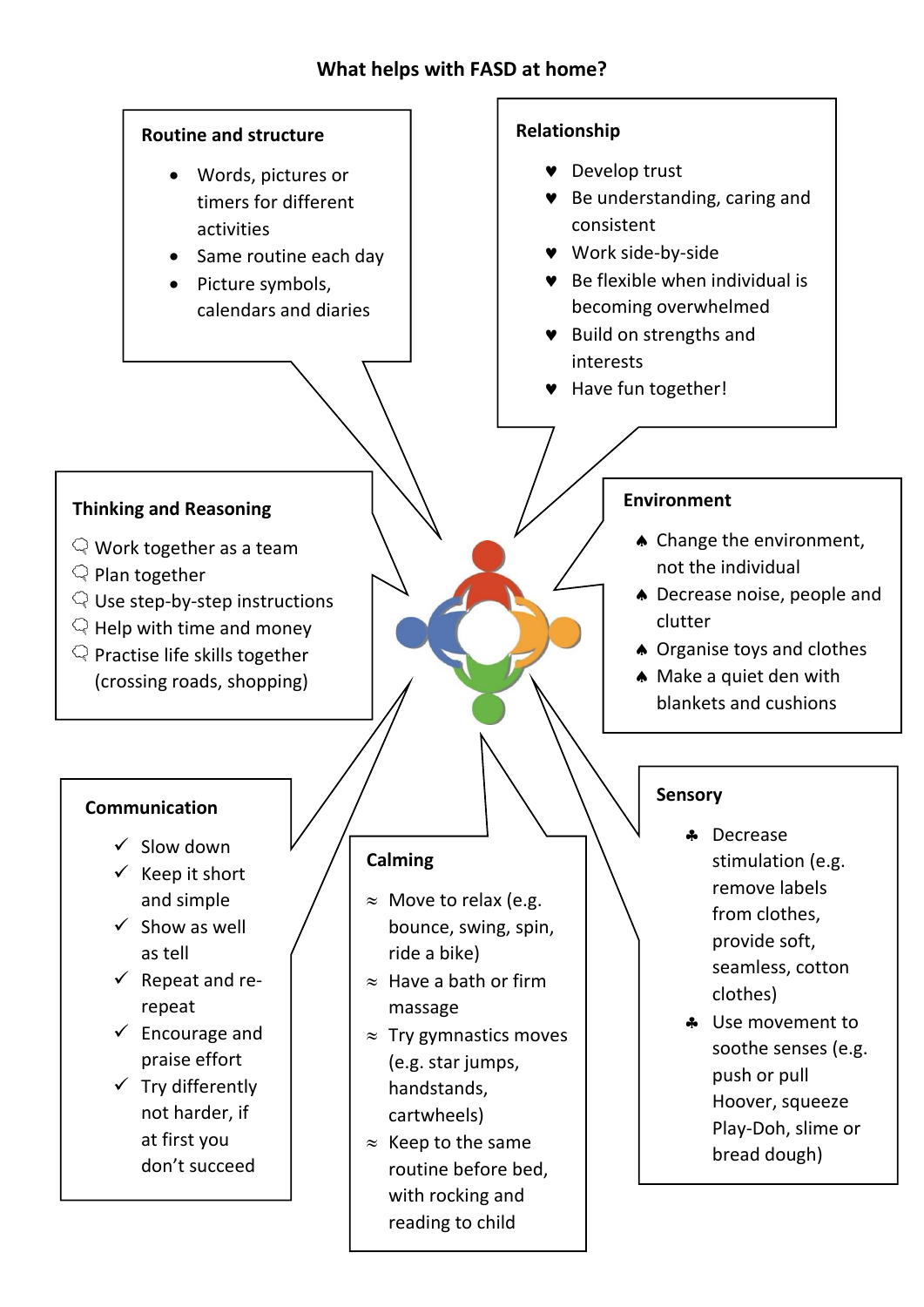#### **What helps with FASD in school / college?**



- Help with transitions (e.g. lesson to lunch)
- Supervise break and lunchtimes (e.g. have playground buddy, quiet place to eat, lunchtime clubs)

## $\triangleright$  Encourage having a go

and interests

- $\triangleright$  Revise often
- ➢ Minimise homework
- $\triangleright$  Communicate regularly with home